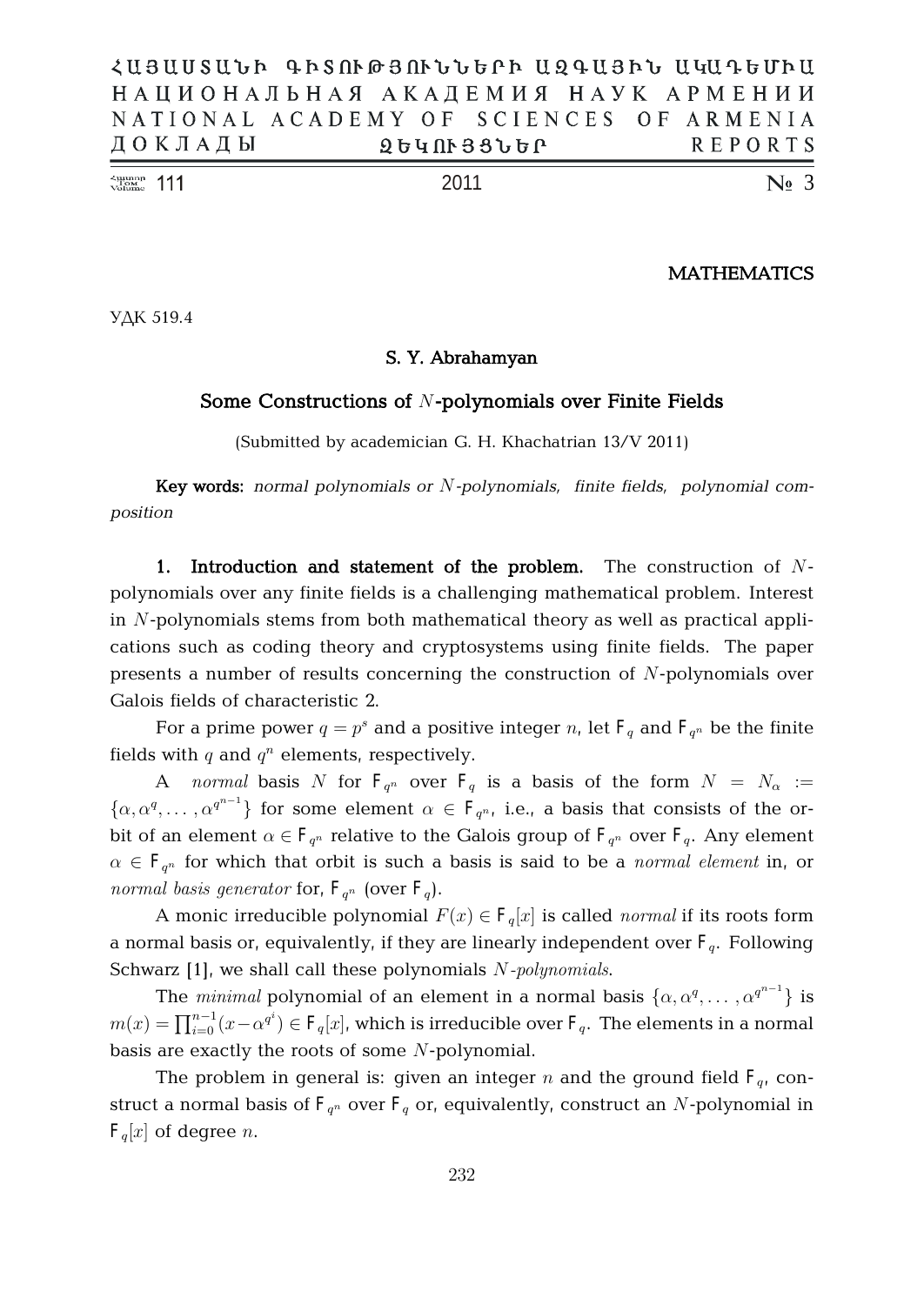Some results regarding computationally simple constructions of Npolynomials over  $F_q$  can be found in [2]-[6]. Iterative constructions of irreducible polynomials of 2-power degree over finite fields of odd characteristics are given in Cohen [7] and McNay [8]. Meyn [5] and Chapman [2] have shown that these polynomials are N-polynomials. In particular, one may start with any irreducible polynomial  $f_0(x) \in \mathbf{F}_2$  of degree n for which the coefficients of  $x^{n-1}$  and  $x$  are both 1. Kyuregyan in [9] has derived a number of generalizations and in [10, 11] considered constructions which yield sequences of normal irreducible polynomials.

**2. Preliminaries.** We'll begin with recalling some definitions and basic results on the irreducibility and normality of polynomials that will be helpful to derive our main result.

**Theorem 1 (Cohen [7].)** Let  $f(x), g(x) \in \mathbf{F}_q[x]$  be relatively prime polynomials and let  $P(x) \in \mathbf{F}_q[x]$  be an irreducible polynomial of degree n. Then the composition

$$
F(x) = gn(x)P(f(x)/g(x))
$$

is irreducible over  $\mathbf{F}_q$  if and only if  $f(x) - \alpha g(x)$  is irreducible over  $\mathbf{F}_{q^n}$  for some root  $\alpha \in \mathbf{F}_{q^n}$  of  $P(x)$ .

**Proposition 1** ([12], Theorem 3.78.) Let  $\alpha \in \mathbf{F}_q$  and let p be the characteristic of  $\mathbf{F}_q$ . Then the trinomial  $x^p - x - \alpha$  is irreducible in  $\mathbf{F}_q[x]$  if and only if it has no root in  $\mathbf{F}_q$ .

**Proposition 2** ([12], Corollary 3.79.) With the notation of Proposition 1 the trinomial  $x^p - x - \alpha$  is irreducible in  $\mathbf{F}_q[x]$  if and only if  $Tr_{\mathbf{F}_q}(\alpha) \neq 0$ .

The trace function of  $\mathrm{F}_{q^n}$  over  $\mathrm{F}_q$  is defined as:

$$
Tr_{q^n/q}(\alpha) = \sum_{i=0}^{n-1} \alpha^{q^i}, \ \alpha \in \mathbf{F}_{q^n}
$$

The trace function is a linear functional from  $F_{q^n}$  to  $F_q$ . For convince denote the trace function as  $Tr_{q^n/q}$ . The trace of an element over its characteristic subfield is called absolute trace. Recall that the Frobenius map:

$$
\sigma:\eta\to\eta^q,\ \eta\in\mathbf{F}_{q^n}
$$

is an automorphism of  $\mathrm{F}_{q^n}$  that fixes  $\mathrm{F}_{q}.$ 

In particular,  $\sigma$  is a linear transformation of  $F_{q^n}$  viewed as a vector space of dimension *n* over  $F_q$ . By definition,  $\alpha \in F_{q^n}$  is a normal element over  $F_q$  if and only if  $\alpha,\sigma\alpha=\alpha^q,\sigma^2\alpha=\alpha^{q^2},\ldots,\sigma^{n-1}\alpha=\alpha^{q^{n-1}}$  are linearly independent over  $\text{F}_q.$ 

To characterize all the normal elements, we determine the minimal and characteristic polynomials of  $\sigma$ .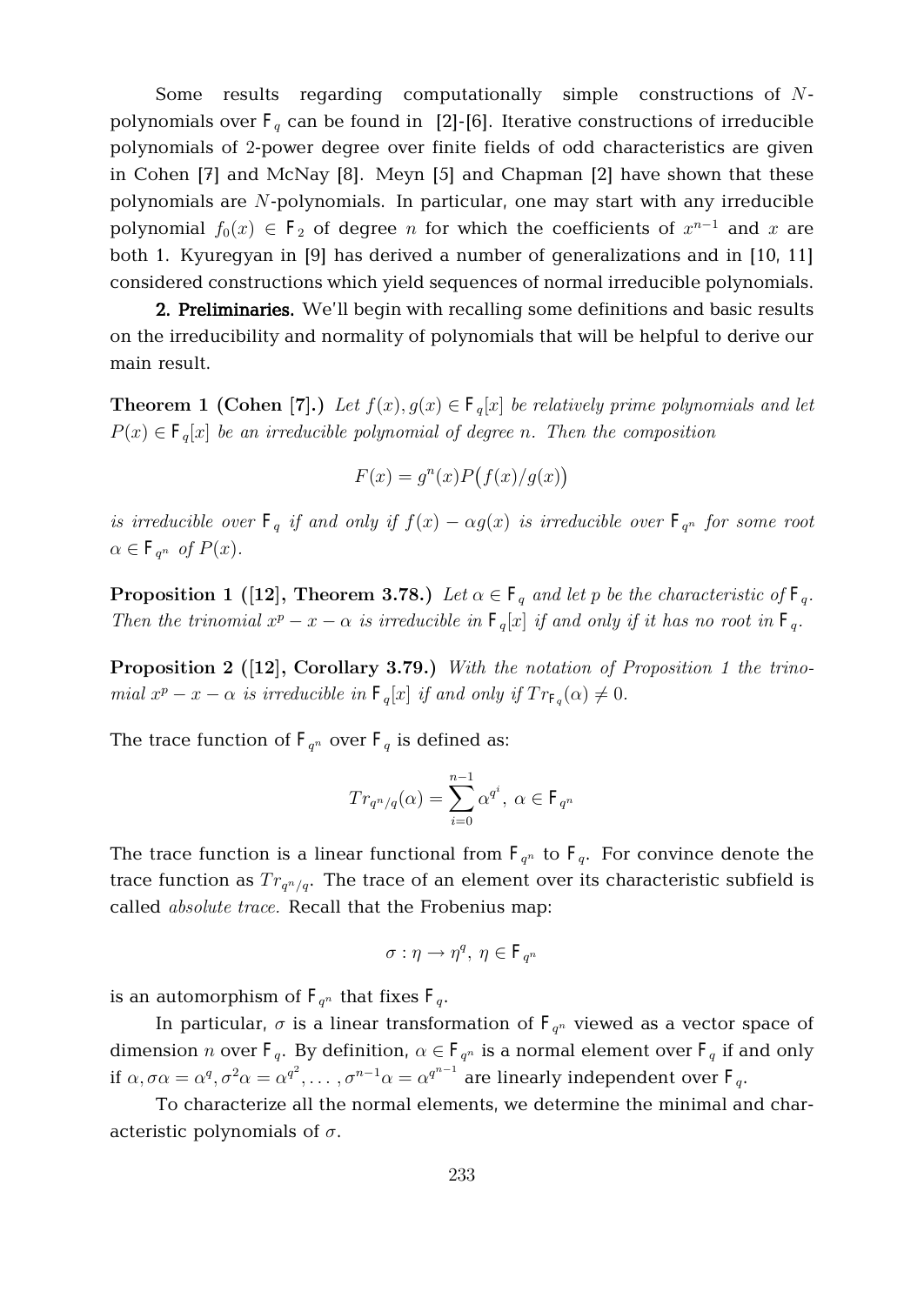**Proposition 3**. The minimal and characteristic polynomial for  $\sigma$  are identical, both being  $x^n - 1$ .

For any polynomial 
$$
g(x) = \sum_{i=0}^{n-1} g_i x^i \in F_q[x]
$$
, define  $g(\sigma)\eta = \left(\sum_{i=0}^{n-1} g_i \sigma^i\right) \eta =$ 

 $\displaystyle{\sum^{n-1} g_i \eta^{q^i}}$  which is also a linear transformation on  $\mathrm{F}_{q^n}.$  $i=0$ 

For any element  $\alpha \in \mathbf{F}_{q^n}$ , the monic polynomial  $g(x) \in \mathbf{F}_q[x]$  of the smallest degree such that  $g(\sigma)\alpha = 0$  is called the  $\sigma$ -order of  $\alpha$  (some authors call it the  $\sigma$ -annihilator, the minimal polynomial, or the additive order of  $\alpha$ ). We denote this polynomial by  $\text{Ord}_{\alpha,\sigma}(x)$ . Note that  $\text{Ord}_{\alpha,\sigma}(x)$  divides any polynomial  $h(x)$  annihilating  $\alpha$  (i.e.  $h(\sigma)\alpha = 0$ ). In particular, for every  $\alpha \in \mathbf{F}_{q^n}$ ,  $\text{Ord}_{\alpha,\sigma}(x)$  divides  $x^n - 1$ , the minimal or characteristic polynomial for  $\sigma$ .

Our objective is to locate the normal elements in  $\mathrm{F}_{q^n}$  over  $\mathrm{F}_{q}.$  Let  $\alpha \in \mathrm{F}_{q^n}$  be a normal element. Then  $\alpha$ ,  $\sigma\alpha$  ...,  $\sigma^{n-1}\alpha$  are linearly independent over  $\mathbf{F}_q$ . So there is no polynomial of degree less than n that annihilates  $\alpha$  with respect to  $\sigma$ . Hence, according to Proposition 3, the  $\sigma$ -order of  $\alpha$  must be  $x^n - 1$ , that is  $\alpha$  is a cyclic vector of  $\mathrm{F}_{q^n}$  over  $\mathrm{F}_{q}$  with respect to  $\sigma.$  So an element  $\alpha \in \mathrm{F}_{q^n}$  is a normal element over  $\mathbf{F}_q$  if and only if  $\text{Ord}_{\alpha,\sigma}(x) = x^n - 1$ .

Let  $n = n_0 2^e$  with  $gcd(2, n_0) = 1$  and  $e \ge 0$ . For convenience, we denote  $2^e$  by t. Suppose that  $x^n + 1 = (x^{n_0} + 1)^t$  has the following factorization in  $\mathrm{F}_{2^s}[x]$ :

$$
x^{n} + 1 = (\varphi_{1}(x)\varphi_{2}(x)\cdots\varphi_{r}(x))^{t}
$$
\n(1)

where  $\varphi_i(x) \in \mathbf{F}_{2^s}[x]$  are the distinct irreducible factors of  $x^{n_0} + 1$ .

Let

$$
\Phi_i(x) := \frac{x^n - 1}{\varphi_i(x)} = \sum_{\mu=0}^{m_i} t_{i\mu} \ x^{\mu}, \ i = 1, 2, \dots, r
$$
 (2)

Further, let  $L_{\Phi_i}(x)$  denote the corresponding *linearized* polynomial defined by

$$
L_{\Phi_i}(x) := \sum_{\mu=0}^{m_i} t_{i\mu} \; x^{q^{\mu}}.
$$

We will need Schwartz's theorem (Theorem 4.18 of Chapter 4 in [4]) which allows us to check whether an irreducible polynomial is an N-polynomial.

**Proposition 4 (Theorem 4.18, [4].)** Let  $F(x)$  be a monic irreducible polynomial of degree n over  $\mathbf{F}_q$ , and let  $\alpha$  be and a root of the polynomial. Then,  $F(x)$  is an N-polynomial over  $F_q$  if and only if

$$
L_{\Phi_i}(\alpha) \neq 0 \quad holds \, for \, each \quad i = 1, 2, \ldots, r.
$$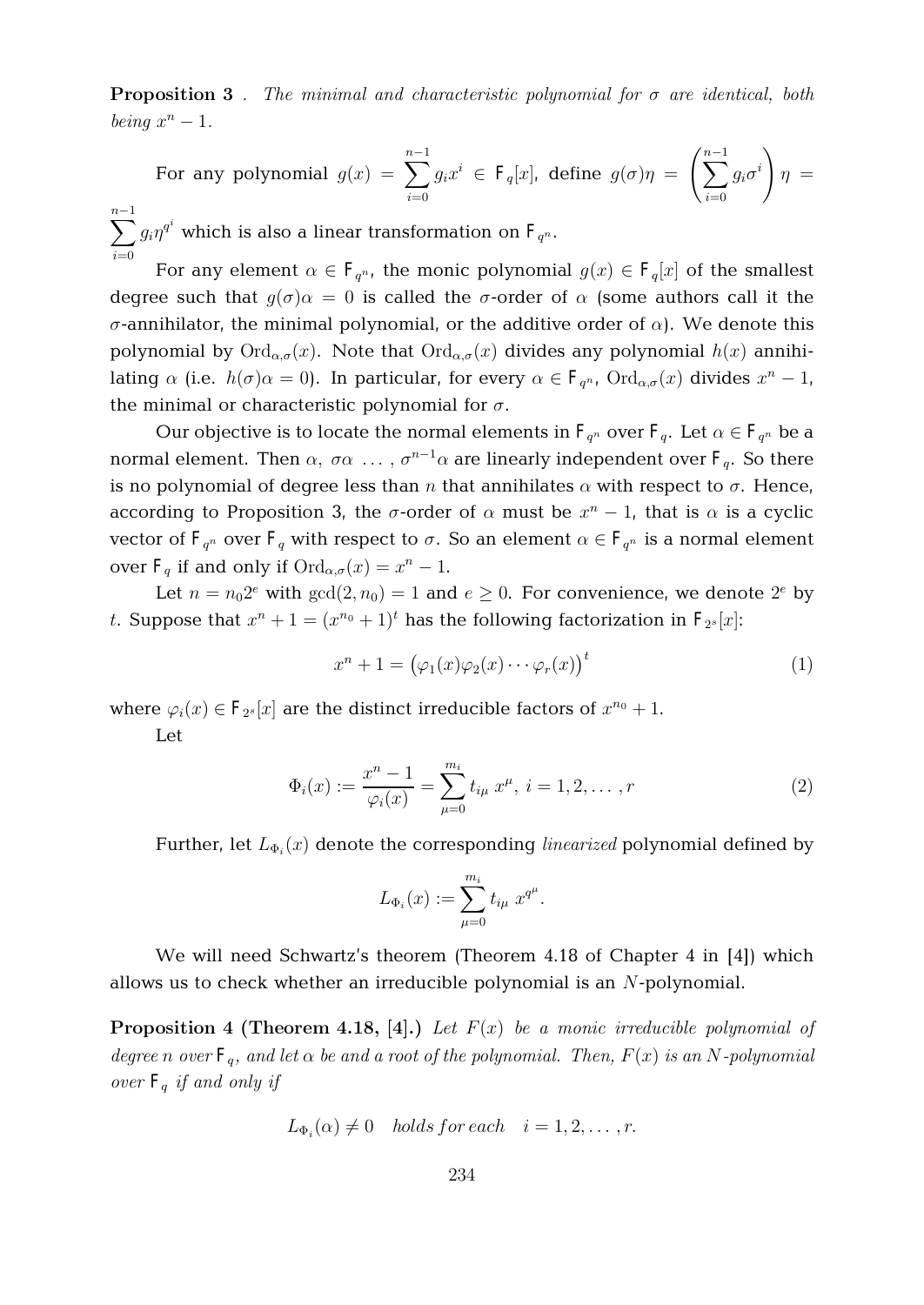Next we present a result by Jungnickel [13] that states when an element of  $F<sub>q</sub>$  is a normal bases generator.

**Proposition 5 [13].** Let  $\alpha$  be a generator for a normal basis N of  $\mathbf{F}_{q^n}$  over  $\mathbf{F}_{q}$  and let  $a,b\in \mathbf{F}_q^*.$  Then  $\gamma=a+b\alpha$  is also a normal basis generator if and only if one has

$$
na + bTr(\alpha) \neq 0.
$$

With these preliminaries we state a theorem that yields an  $N$ - polynomial of degree  $n$  over  $\mathrm{F}_{2^s}.$ 

**3. Construction of** N**-Polynomials.** In this section we shall establish the normality of the composite polynomial  $F(x) = (x^2 + x + 1)^n P\left(\frac{x^2 + x}{x^2 + x + 1}\right)$  $\frac{x^2+x}{x^2+x+1}$  over  $\mathrm{F}_{2^s}$ .

**Theorem 2**. Let  $P(x) = \sum_{i=0}^{n} c_i x^i$  be an irreducible polynomial of degree  $n \geq 2$  over  $\mathbf{F}_{2^s},\ P^*(x)$  be a normal polynomial and let

$$
F(x) = (x^{2} + x + 1)^{n} P\left(\frac{x^{2} + x}{x^{2} + x + 1}\right).
$$
 (3)

Then  $F^*(x)$  is an N-polynomial of degree  $2n$  over  $\mathbf{F}_{2^s}$  if

$$
Tr_{2^{s}/2}\left(\frac{P'(1)}{P(1)}+n\right)\neq 0
$$
 and  $\frac{c_1}{c_0}+n\neq 0$ .

**Proof.** First we shall show that  $F(x)$  is an irreducible polynomial. By Theorem 1 the polynomial  $F(x)$  is irreducible over  $F_{2<sup>s</sup>}$  if and only if  $(1 + \alpha)x^2 - (1 + \alpha)x + \alpha$ is irreducible over  $\mathbf{F}_{2^{sn}}$ , where  $\alpha \in \mathbf{F}_{2^{sn}}$  is a root of  $P(x)$ . And by proposition 1  $(1+\alpha)\left(x^2+x+\frac{\alpha}{(\alpha+1)}\right)$  is irreducible over  $F_{2^{sn}}$  if and only if  $Tr_{2^{sn}/2}\left(\frac{\alpha}{\alpha+1}\right)\neq 0$ .

From the properties of trace we will have

$$
Tr_{2^{sn}/2}\left(\frac{\alpha}{\alpha+1}\right) = Tr_{2^{s}|2}\left(Tr_{2^{sn}/2^s}\frac{1}{\alpha+1} + n\right).
$$

Next we compute the trace

$$
Tr_{2^{sn}/2^s}\left(\frac{1}{\alpha+1}\right).
$$

We denote  $P(x+1)$  as follows:

$$
P(x + 1) = \sum_{i=0}^{n} c_i (x + 1)^i = \sum_{i=0}^{n} d_i x^i = D(x).
$$

Since  $\alpha$  is a root of  $P(x)$  then  $\alpha+1$  must be a root of  $D(x) = P(x+1)$  and therefore  $\frac{1}{\alpha+1}$  is a root of  $D^*(x)$  (recall here that  $D^*(x)$  is a reciprocal polynomial of  $D(x)$ ). Then

$$
Tr_{2^{sn}/2^s}\left(\frac{1}{\alpha+1}\right) = \frac{d_1}{d_0}.
$$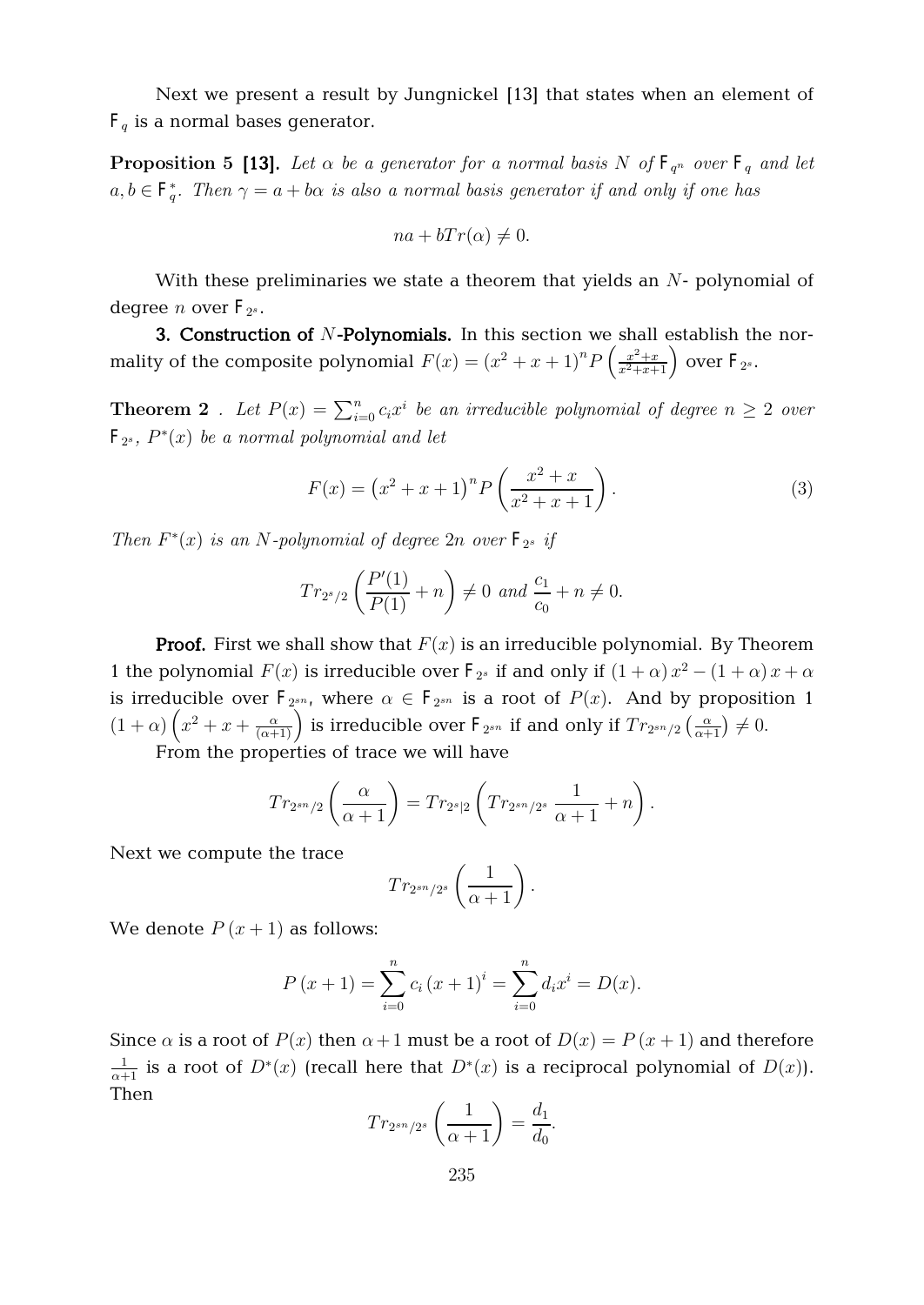Next we compute  $d_1$  and  $d_0$ 

$$
d_0 = D(0) = \sum_{i=0}^{n} c_i = P(1)
$$
  
\n
$$
d_1 = D'(0)^1 = P'(x+1) \Big|_{x=0} = \sum_{i=0}^{n} i c_i = P'(1).
$$
  
\n
$$
Tr_{2^{sn}/2^s} \left(\frac{1}{\alpha+1}\right) = \frac{d_1}{d_0} = \frac{P'(1)}{P(1)}
$$

and

$$
Tr_{2^{s}/2}\left(\frac{\alpha}{\alpha+1}\right) = Tr_{2^{s}/2}\left(\frac{P'(1)}{P(1)}+n\right).
$$

We proceed by proving that  $F^*(x)$  is a normal polynomial. Let  $\alpha_1$  be a root of  $F(x).$ Then, evidently  $\beta_1 = \frac{1}{\alpha_1}$  $\frac{1}{\alpha_1}$  is a root of its reciprocal polynomial  $F^*(x)$ . We only need to show that  $\sigma$ -order of  $\beta_1$  is

$$
Ord_{\beta_1,\sigma}(x)=x^{2n}+1
$$

Note that by (1) the polynomial  $x^{2n} + 1$  has the following factorization in  $F_{2^s}[x]$ :

$$
x^{2n} + 1 = (\varphi_1(x)\varphi_2(x)\cdots\varphi_r(x))^{2t}
$$

where  $\varphi_i(x) \in F_{2^s}[x]$  are distinct irreducible factors of  $x^{2n} + 1$ . Let

$$
H_i(x) = \frac{x^{2n} + 1}{\varphi_i(x)} = \frac{(x^n + 1)(x^n + 1)}{\varphi_i(x)}.
$$

By (2) we have

$$
H_i(x) = \sum_{v=0}^{m_i} t_{iv} (x^{n+v} + x^v).
$$

Then it follows that

$$
L_{H_i}(\beta_1) = \sum_{v=0}^{m_i} t_{iv} \left( (\beta_1)^{(2^s)^{n+v}} + (\beta_1)^{(2^s)^v} \right)
$$
  
= 
$$
\sum_{v=0}^{m_i} t_{iv} \left( \left( \frac{1}{\alpha_1} \right)^{2^{sn}} + \left( \frac{1}{\alpha_1} \right) \right)^{2^{sv}} = \sum_{v=0}^{m_i} t_{iv} \left( \frac{1 + \alpha_1^{2^{sn} - 1}}{\alpha_1^{2^{sn} + 1}} \right)^{2^{sv}}.
$$

By (3) we may assume that

$$
\alpha + 1 = (\alpha_1^2 + \alpha_1 + 1)^{-1}.
$$
 (4)

As  $\alpha \in \mathbf{F}_{2^{sn}}$  we have

$$
\alpha + 1 = (\alpha + 1)^{2^{sn}} = \left(\alpha_1^{2^{sn+1}} + \alpha_1^{2^{sn}} + 1\right)^{-1}.
$$
\n(5)

 ${}^{1}D'(x)$  is a formal derivative of  $D(x)$ .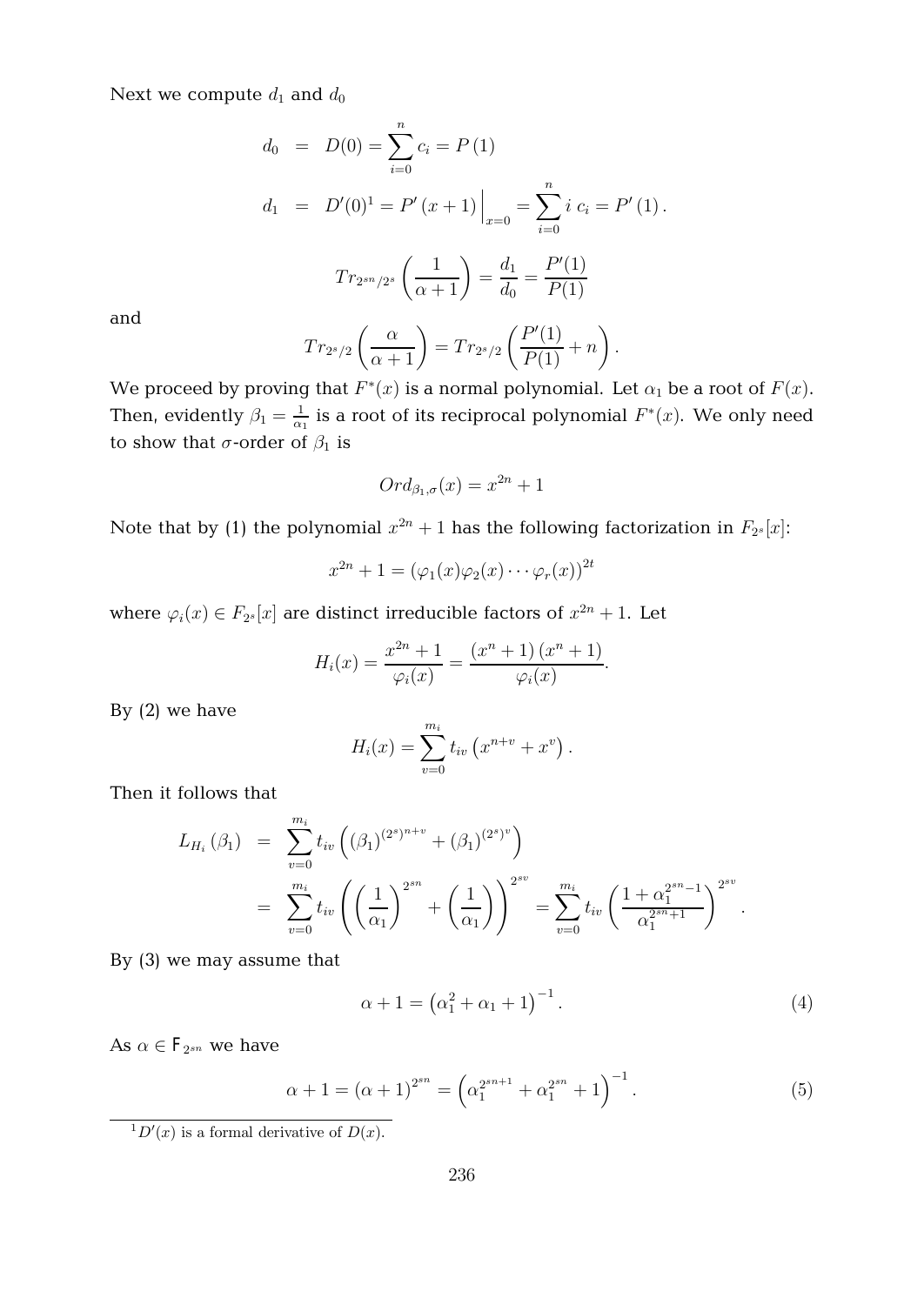From (4) and (5) it follows that

$$
(\alpha_1^2 + \alpha_1 + 1)^{-1} = (\alpha_1^{2^{sn+1}} + \alpha_1^{2^{sn}} + 1)^{-1}.
$$

Since  $\alpha_1^2 + \alpha_1 + 1 \neq 0$  we may imply that

$$
\left(\alpha_1^{2^{sn}} + \alpha_1\right) \left(\alpha_1^{2^{sn}} + \alpha_1 + 1\right) = 0 \text{ and } \left(\alpha + 1\right)^{-1} = \alpha_1^2 + \alpha_1 + 1. \tag{6}
$$

As  $\alpha_1^{2^{sn}} + \alpha_1 \neq 0$  we shall have

$$
\left(\alpha_1^{2^{sn}-1} + 1\right) = \frac{1}{\alpha_1}.\tag{7}
$$

From (7) we obtain

$$
H_i(\beta) = \sum_{v=0}^{m_i} t_{iv} \left( \frac{1}{\alpha_1^2 + \alpha_1} \right)^{2^{sv}}.
$$

From (6) one can imply that

$$
\alpha_1^2 + \alpha_1 = \frac{1}{\alpha + 1} + 1 = \frac{\alpha}{\alpha + 1}.\tag{8}
$$

Substitution of (8) in (7) gives

$$
H_i(\beta) = \left(\sum_{v=0}^{m_i} t_{iv} \frac{\alpha+1}{\alpha}\right)^{2^{sv}} = \left(\sum_{v=0}^{m_i} t_{iv} \left(\frac{1}{\alpha}+1\right)\right)^{2^{sv}}.
$$

Denote  $P^*(x)$  by  $k(x)$ . As  $k(x)$  is a normal polynomial, then according to Proposition 5  $k(x + 1)$  will also be normal if and only if

$$
Tr_{2^{sn}/2^s}\left(\frac{1}{\alpha}\right) + n \neq 0 \text{ or } \frac{c_1}{c_0} + n \neq 0.
$$

And because  $\frac{1}{\alpha} + 1$  is a root of the normal polynomial  $k(x + 1)$ , hence

$$
\sum_{v=0}^{m_i} t_{iv} \left(\frac{1}{\alpha} + 1\right) \neq 0.
$$

The proof of the theorem is completed.

**Acknowledgment.** This study was supported by the grant ('GRASP-10-05') of the National Academy of Sciences of RA, the National Foundation of Science and Advanced Technologies (RA) and Civilian Research and Development Foundation (US).

Institute for Informatics and Automation Problems of NAS RA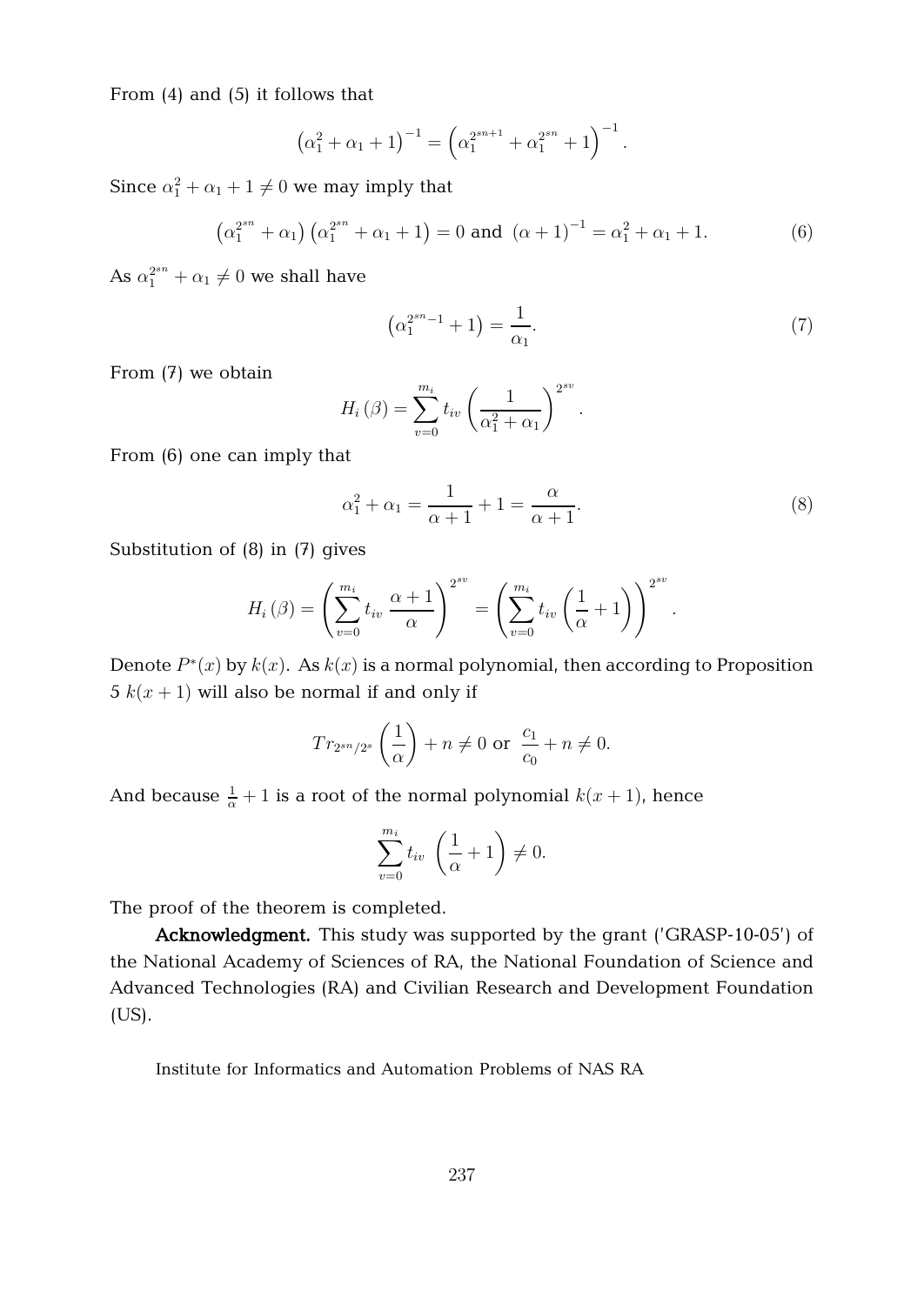## **S. Y. Abrahamyan**

## **Some Constructions of** N**-polynomials over Finite Fields**

The problem of constructing irreducible polynomials over  $\mathrm{F}_{2^s}$  with linearly independent roots or normal polynomials or  $N$ -polynomials over the field  $\mathrm{F}_{2^s}$  is considoxed. For a suitably chosen initial N-polynomial  $F_0(x) \in \mathbf{F}_{2^s}[x]$  of degree  $n$ , an N-polynomial  $F(x) \in \mathbf{F}_{2^s}[x]$  of degree  $2n$  is constructed by using the polynomial composition method.

## $U.$  **b.** Uppwhwunuu

### **ì»ñç³íáñ ¹³ßï»ñÇ íñ³ ÝáñÙ³É µ³½Ù³Ý¹³ÙÝ»ñÇ ϳéáõóáõÙÝ**

Դիտարկված է  $\mathrm{F_{2^s}}$  դաշտի վրա գծորեն-անկախ արմատներով չբերվող բազմանդամնե $p$ ի այսպես կոչված նորմալ կամ  $N$ -բազմանդամների կառուցման խնդիրը։ Տամապատրասխանաբար ընտրված սկզբնական  $n$  աստիճանի  $N$ -բազմանդամից  ${\rm F}_{2^s}[x]$  օղակում կառուցվել է  $2n$ աստիճանի  $N$ -բազմանդամ  ${\bf F}_{2^s}[x]$ -ում $^{\prime}$  բազմանդամների կոմպոզիցիոն մեթոդի օգնությամբ։

# $C. E.$  *Абрамян*

#### Построение нормальных полиномов над конечными полями

Рассмотрена проблема построения многочленов с линейно независимыми корнями или нормальных многочленов или  $N$ -многочленов над полем  $\mathrm{F}_{2^s}.$  Исходя из начального  $N$ -многочлена степени  $n$  в  $\mathrm{F}_{2^s}[x]$  построен многочлен степени  $2n$  в  $\mathbf{F}_{2^s}[x]$  посредством метода полиномиальной композиции.

# References

- [1] *Schwartz S.* -Math. Slovaca. 1988. V. 38. P.147-158.
- [2] Chapman R . J. Finite Fields and Their Applications, 1997. V.3 P. 3-10.
- [3] Gao S. Normal bases over finite fields. Ph.D. Thesis, Waterloo, 1993.
- [4] Menezes A.J., Blake I.F., Gao X., Mullin R.C., Vanstone S.A. and Yaghoobian T.. Applications of finite fields. Kluwer Academic Publishers, Boston-Dordrecht-Lancaster. 1993.
- [5] *Meyn H.* Designs, Codes and Cryptography. 1995. V.6. P.107-116.